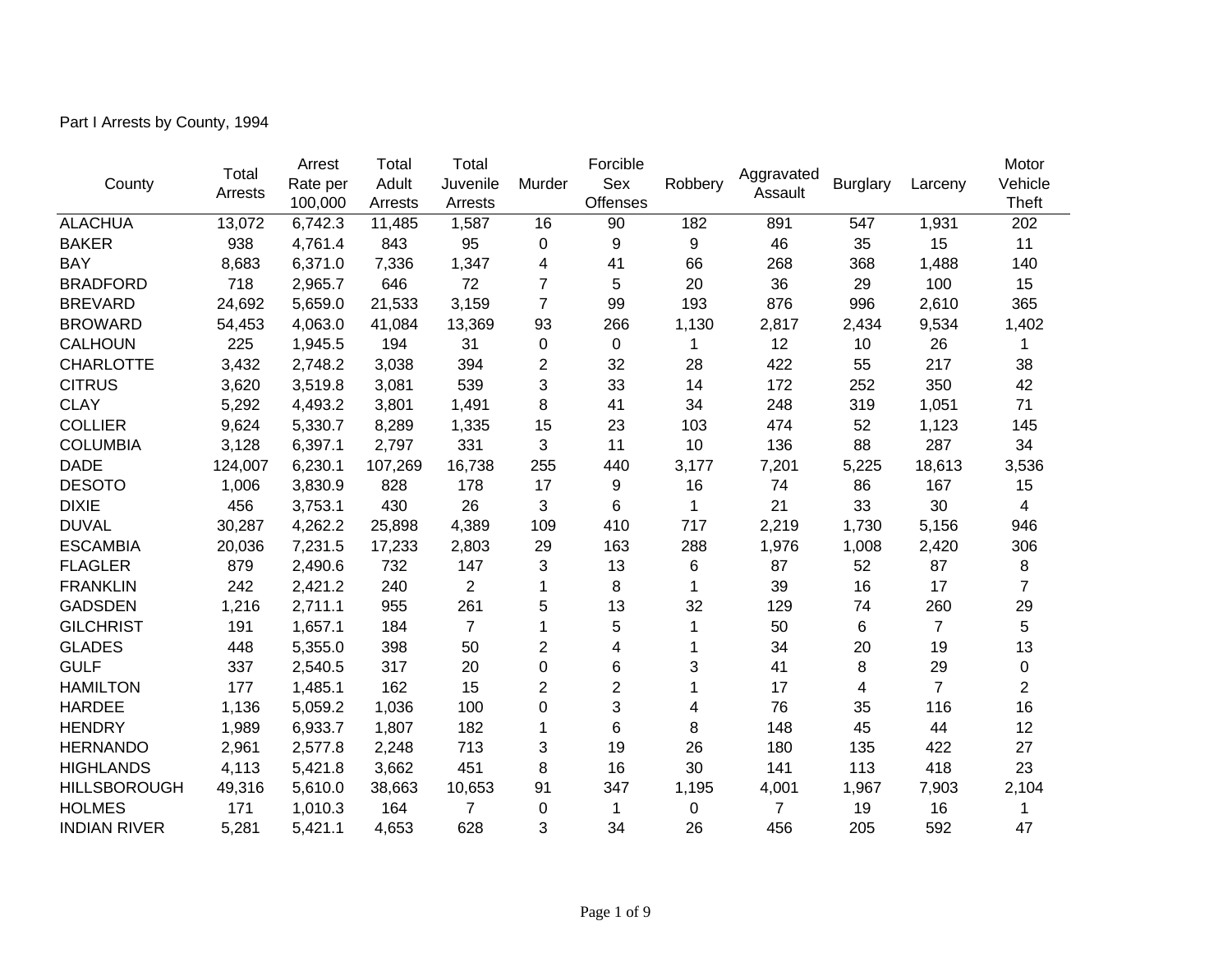Part I Arrests by County, 1994

|                   | Total   | Arrest   | Total   | Total          |                |                 |                | Aggravated  |                 | Larceny     | Motor          |
|-------------------|---------|----------|---------|----------------|----------------|-----------------|----------------|-------------|-----------------|-------------|----------------|
| County            | Arrests | Rate per | Adult   | Juvenile       | Murder         | Sex             | Robbery        | Assault     | <b>Burglary</b> |             | Vehicle        |
|                   |         | 100,000  | Arrests | Arrests        |                | <b>Offenses</b> |                |             |                 |             | <b>Theft</b>   |
| <b>JACKSON</b>    | 848     | 1,867.0  | 762     | 86             | 1              | 3               | 11             | 78          | 19              | 139         | 14             |
| <b>JEFFERSON</b>  | 489     | 3,737.1  | 366     | 123            | 0              | 3               | 22             | 59          | 21              | 50          | 6              |
| <b>LAFAYETTE</b>  | 8       | 137.3    | 8       | 0              | 0              | $\mathbf 0$     | 0              | $\mathbf 0$ | $\mathbf 0$     | $\mathbf 0$ | $\mathbf 0$    |
| <b>LAKE</b>       | 7,094   | 4,144.5  | 5,880   | 1,214          | 9              | 47              | 61             | 463         | 316             | 718         | 101            |
| <b>LEE</b>        | 11,585  | 3,153.2  | 9,329   | 2,256          | 25             | 91              | 166            | 427         | 840             | 1,742       | 167            |
| <b>LEON</b>       | 10,047  | 4,736.8  | 7,808   | 2,239          | 9              | 68              | 162            | 596         | 555             | 2,445       | 284            |
| LEVY              | 1,016   | 3,490.1  | 937     | 79             | 0              | 16              | $\overline{2}$ | 69          | 47              | 78          | 21             |
| <b>LIBERTY</b>    | 67      | 1,024.8  | 65      | $\overline{2}$ | 0              | $\overline{2}$  | 0              | 10          | 8               | 1           | 1              |
| <b>MADISON</b>    | 700     | 3,939.7  | 673     | 27             | 1              | 4               | 1              | 27          | 28              | 53          | 9              |
| <b>MANATEE</b>    | 14,392  | 6,202.2  | 12,702  | 1,690          | 45             | 138             | 224            | 782         | 654             | 1,750       | 217            |
| <b>MARION</b>     | 13,458  | 6,177.3  | 11,068  | 2,390          | 18             | 75              | 155            | 611         | 789             | 1,914       | 166            |
| <b>MARTIN</b>     | 4,763   | 4,321.1  | 4,197   | 566            | 1              | 27              | 57             | 454         | 207             | 590         | 37             |
| <b>MONROE</b>     | 8,448   | 10,270.9 | 8,103   | 345            | 10             | 35              | 68             | 904         | 207             | 701         | 23             |
| <b>NASSAU</b>     | 1,697   | 3,582.4  | 1,475   | 222            | 4              | 18              | 28             | 126         | 106             | 236         | 31             |
| <b>OKALOOSA</b>   | 5,722   | 3,614.2  | 4,670   | 1,052          | 13             | 33              | 42             | 280         | 248             | 817         | 122            |
| <b>OKEECHOBEE</b> | 2,116   | 6,546.0  | 1,785   | 331            | $\mathbf 0$    | 20              | 3              | 153         | 88              | 184         | 36             |
| <b>ORANGE</b>     | 56,387  | 7,618.1  | 48,495  | 7,892          | 62             | 231             | 564            | 2,569       | 1,258           | 8,291       | 735            |
| <b>OSCEOLA</b>    | 5,912   | 4,509.2  | 4,950   | 962            | 6              | 49              | 90             | 371         | 312             | 850         | 147            |
| PALM BEACH        | 43,262  | 4,616.1  | 37,733  | 5,529          | 40             | 127             | 608            | 3,577       | 1,450           | 4,937       | 552            |
| <b>PASCO</b>      | 10,077  | 3,371.9  | 8,729   | 1,348          | 3              | 56              | 50             | 402         | 333             | 1,063       | 107            |
| <b>PINELLAS</b>   | 44,354  | 5,093.9  | 35,072  | 9,282          | 67             | 233             | 551            | 2,315       | 2,112           | 6,607       | 600            |
| <b>POLK</b>       | 19,400  | 4,437.3  | 17,037  | 2,363          | 60             | 121             | 275            | 996         | 640             | 3,119       | 209            |
| <b>PUTNAM</b>     | 4,127   | 5,982.9  | 3,689   | 438            | 42             | 70              | 83             | 619         | 283             | 340         | 58             |
| ST. JOHNS         | 3,016   | 3,182.8  | 2,608   | 408            | 8              | 10              | 40             | 230         | 159             | 387         | 76             |
| <b>ST. LUCIE</b>  | 7,606   | 4,559.9  | 6,617   | 989            | 30             | 41              | 99             | 1,121       | 422             | 588         | 172            |
| <b>SANTA ROSA</b> | 3,180   | 3,389.7  | 2,620   | 560            | 3              | 30              | $\overline{2}$ | 115         | 205             | 293         | 53             |
| <b>SARASOTA</b>   | 17,441  | 5,968.1  | 15,552  | 1,889          | $\overline{7}$ | 53              | 169            | 1,165       | 509             | 1,212       | 162            |
| <b>SEMINOLE</b>   | 11,471  | 3,623.7  | 9,336   | 2,135          | 21             | 54              | 155            | 641         | 538             | 1,944       | 145            |
| <b>SUMTER</b>     | 808     | 2,296.2  | 642     | 166            | 3              | 8               | 6              | 86          | 32              | 141         | 26             |
| <b>SUWANNEE</b>   | 705     | 2,406.2  | 647     | 58             | $\overline{2}$ | 3               | 12             | 34          | 32              | 87          | $\overline{7}$ |
| <b>TAYLOR</b>     | 928     | 5,314.7  | 789     | 139            | 3              | 10              | 12             | 86          | 39              | 117         | 15             |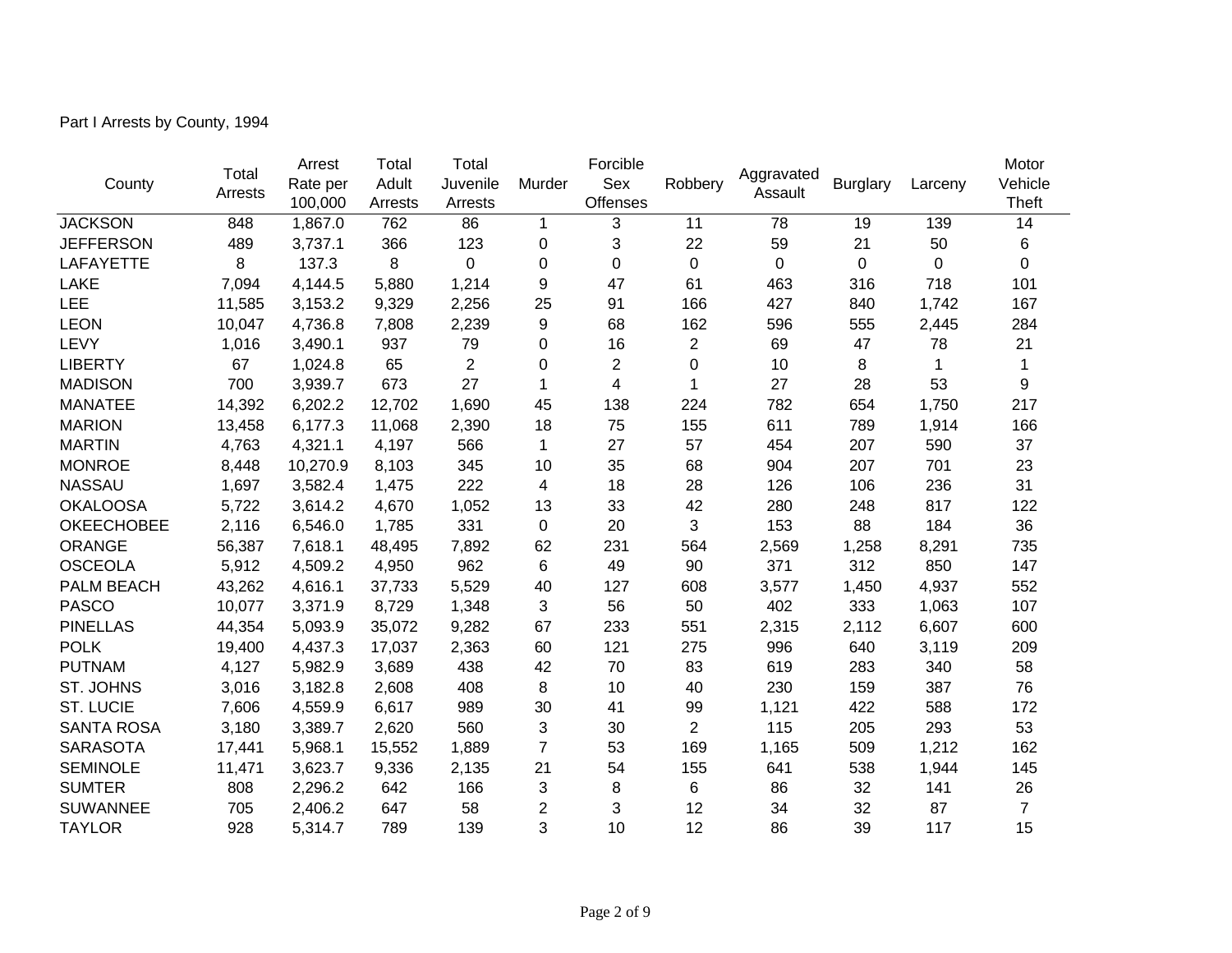Part I Arrests by County, 1994

| County            | Total<br>Arrests | Arrest<br>Rate per<br>100,000 | Гоtal<br>Adult<br>Arrests | Гоtal<br>Juvenile<br>Arrests | Murder | Forcible<br>Sex<br><b>Offenses</b> | Robbery | Aggravated<br>Assault | <b>Burglary</b> | Larceny | Motor<br>Vehicle<br><b>Theft</b> |
|-------------------|------------------|-------------------------------|---------------------------|------------------------------|--------|------------------------------------|---------|-----------------------|-----------------|---------|----------------------------------|
| <b>UNION</b>      | 266              | 2,122.2                       | 232                       | 34                           |        | $\mathbf b$                        |         | 14                    |                 | 39      | 4                                |
| <b>VOLUSIA</b>    | 28,923           | 7,292.2                       | 25,354                    | 3,569                        | 18     | 127                                | 227     | 1,054                 | 817             | 3.041   | 385                              |
| WAKULLA           | 808              | 4.914.5                       | 703                       | 105                          |        | 8                                  |         | 153                   | 32              | 45      | 20                               |
| <b>WALTON</b>     | .161             | 3,644.1                       | 1,073                     | 88                           |        | 9                                  |         | 64                    | 31              | 73      | 15                               |
| <b>WASHINGTON</b> | 449              | 2.478.6                       | 405                       | 44                           |        |                                    |         | 58                    | 19              | 35      |                                  |
| Total             | 714,857          | 5.150.7                       | 603.117                   | .740<br>111.                 | ,207   | 3,985                              | 11,284  | 44,004                | 29,325          | 99,682  | 14,292                           |

SOURCE: Florida Department of Law Enforcement. (1994). Crime in Florida, Florida uniform crime report [Computer program]. Tallahassee, FL: FDLE.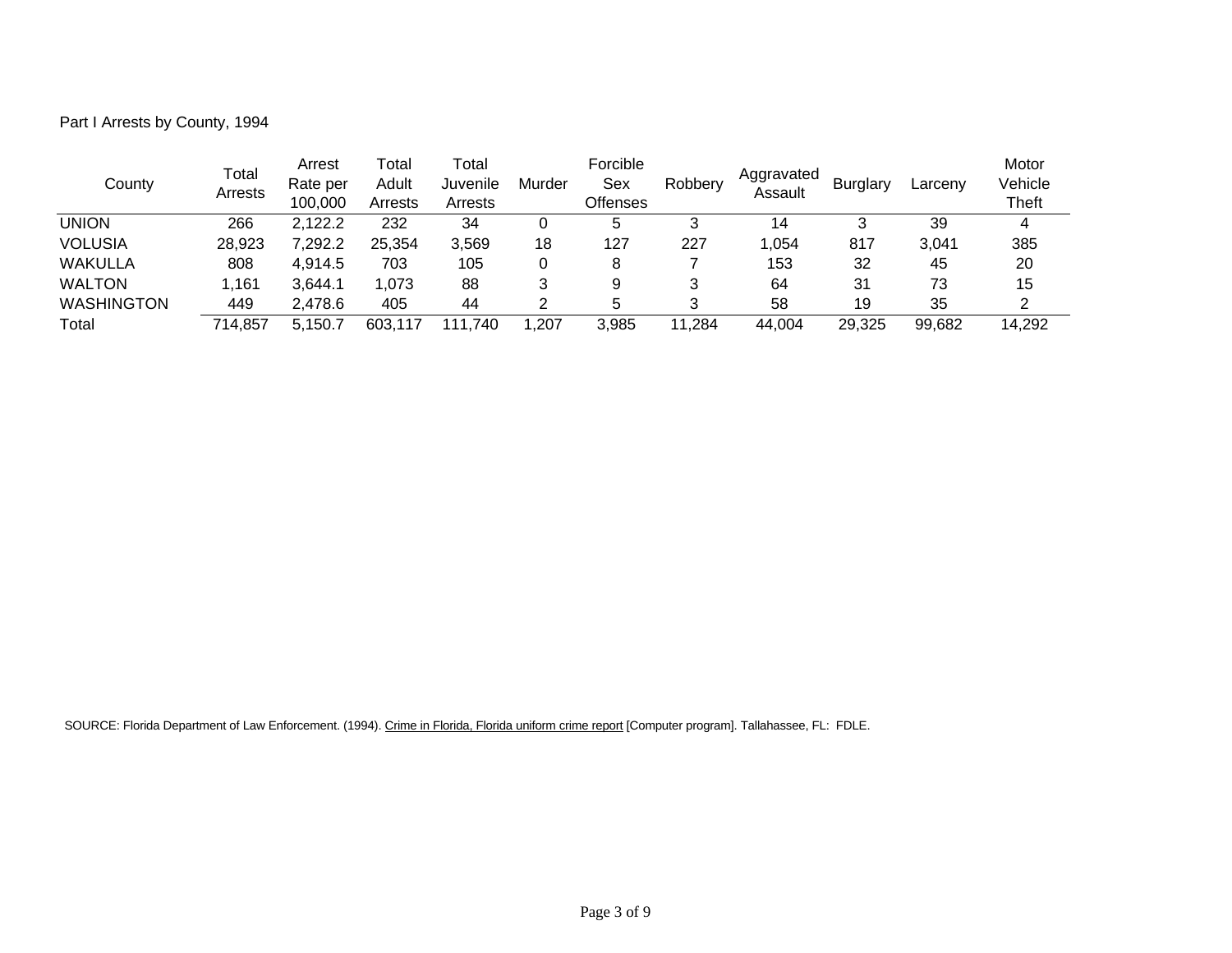Part II Arrests by County, 1994

| County              | Manslaughter | Kidnap/<br>Abduction | Arson            | Simple<br>Assault | Drug<br>Narcotic:<br>Sale | Drug<br>Narcotic:<br>Possession | <b>Bribery</b> | Embezzlement   | Fraud    | Counterfeit/<br>Forgery | Extortion/<br>Blackmail |
|---------------------|--------------|----------------------|------------------|-------------------|---------------------------|---------------------------------|----------------|----------------|----------|-------------------------|-------------------------|
| <b>ALACHUA</b>      | 0            | 22                   | 16               | 1,004             | 294                       | 1,196                           | 0              | 1              | 824      | 193                     | 8                       |
| <b>BAKER</b>        | 0            | 0                    | 4                | 75                | 50                        | 50                              | 0              | 45             | 0        | $\overline{7}$          | 0                       |
| <b>BAY</b>          | 2            | 4                    | 3                | 1,165             | 206                       | 565                             | $\overline{2}$ | 10             | 126      | 75                      | 2                       |
| <b>BRADFORD</b>     |              |                      | 0                | 42                | 18                        | 99                              | 0              | 0              | 3        | 8                       |                         |
| <b>BREVARD</b>      |              | 18                   | 24               | 1,756             | 439                       | 2,075                           | 2              | 14             | 295      | 145                     | 21                      |
| <b>BROWARD</b>      | 4            | 50                   | 88               | 3,565             | 1,638                     | 8,792                           | 7              | 48             | 645      | 702                     | 57                      |
| <b>CALHOUN</b>      | 0            | 0                    | 0                | 26                | 3                         | 17                              | 0              | 0              | 0        | 1                       | 0                       |
| <b>CHARLOTTE</b>    |              | 3                    | $\overline{2}$   | 132               | 37                        | 233                             | 0              | 0              | 76       | 58                      | 3                       |
| <b>CITRUS</b>       |              | $\overline{2}$       | 12               | 382               | 48                        | 302                             | 0              | 3              | 61       | 18                      | 3                       |
| <b>CLAY</b>         |              | 3                    | 6                | 537               | 175                       | 296                             | 0              |                | 52       | 42                      |                         |
| <b>COLLIER</b>      | 0            | 3                    | 12               | 897               | 209                       | 712                             | 0              |                | 87       | 46                      | 0                       |
| <b>COLUMBIA</b>     |              | 0                    | $\overline{2}$   | 298               | 93                        | 272                             | 0              | $\Omega$       | 36       | 60                      | 6                       |
| <b>DADE</b>         | 27           | 103                  | 86               | 5,541             | 3,942                     | 12,213                          | 14             | 192            | 1,257    | 961                     | 59                      |
| <b>DESOTO</b>       | 0            | 2                    | 0                | 84                | 33                        | 68                              | 0              | 0              | 12       | 9                       |                         |
| <b>DIXIE</b>        |              | $\Omega$             | $\overline{2}$   | 31                | 15                        | 29                              | 0              | $\overline{2}$ | 3        | 1                       | O                       |
| <b>DUVAL</b>        | 4            | 51                   | 41               | 3,421             | 783                       | 4,202                           |                | 15             | 243      | 575                     | 6                       |
| <b>ESCAMBIA</b>     | 11           | 51                   | 13               | 1,751             | 594                       | 1,205                           |                |                | 351      | 69                      | 10                      |
| <b>FLAGLER</b>      |              | 0                    | 0                | 94                | 47                        | 149                             | 0              |                | 13       | 3                       |                         |
| <b>FRANKLIN</b>     |              |                      | 0                | 47                | 6                         | 5                               | 0              | 0              | 4        | 5                       |                         |
| <b>GADSDEN</b>      | 0            |                      |                  | 144               | 27                        | 94                              | 0              |                | 14       | 5                       |                         |
| <b>GILCHRIST</b>    | 0            |                      | 0                | 0                 | 9                         | 7                               | 0              |                | 3        | 3                       |                         |
| <b>GLADES</b>       | 0            | 0                    | $\mathbf 0$      | 37                | 7                         | 49                              | 0              | 0              | 3        | 3                       |                         |
| <b>GULF</b>         | 0            | 0                    | 0                | 27                | 8                         | 58                              | 0              | 0              | $\Omega$ |                         |                         |
| <b>HAMILTON</b>     | 0            | 0                    | 0                | $\overline{2}$    | 3                         | 15                              | 0              | 0              |          | 0                       | 0                       |
| <b>HARDEE</b>       | 0            | 2                    | 3                | 169               | 31                        | 86                              | 0              | 0              | 4        | 2                       | 3                       |
| <b>HENDRY</b>       | 2            |                      | 3                | 112               | 22                        | 81                              | 0              | 26             | 13       | 32                      |                         |
| <b>HERNANDO</b>     | 0            | 8                    |                  | 423               | 79                        | 214                             | 0              | 0              | 57       | 13                      |                         |
| <b>HIGHLANDS</b>    | 0            | 4                    | 1                | 519               | 69                        | 234                             | 0              | 0              | 17       | 21                      |                         |
| <b>HILLSBOROUGH</b> | 14           | 82                   | 38               | 7,104             | 1,691                     | 4,249                           | 0              | 90             | 760      | 451                     | 28                      |
| <b>HOLMES</b>       | 0            | 0                    | $\boldsymbol{2}$ | 40                | 5                         | 14                              | 0              | 0              | 0        | 2                       | 0                       |
| <b>INDIAN RIVER</b> | 1            | 12                   | 8                | 283               | 131                       | 396                             | 0              | 7              | 126      | 42                      | 1                       |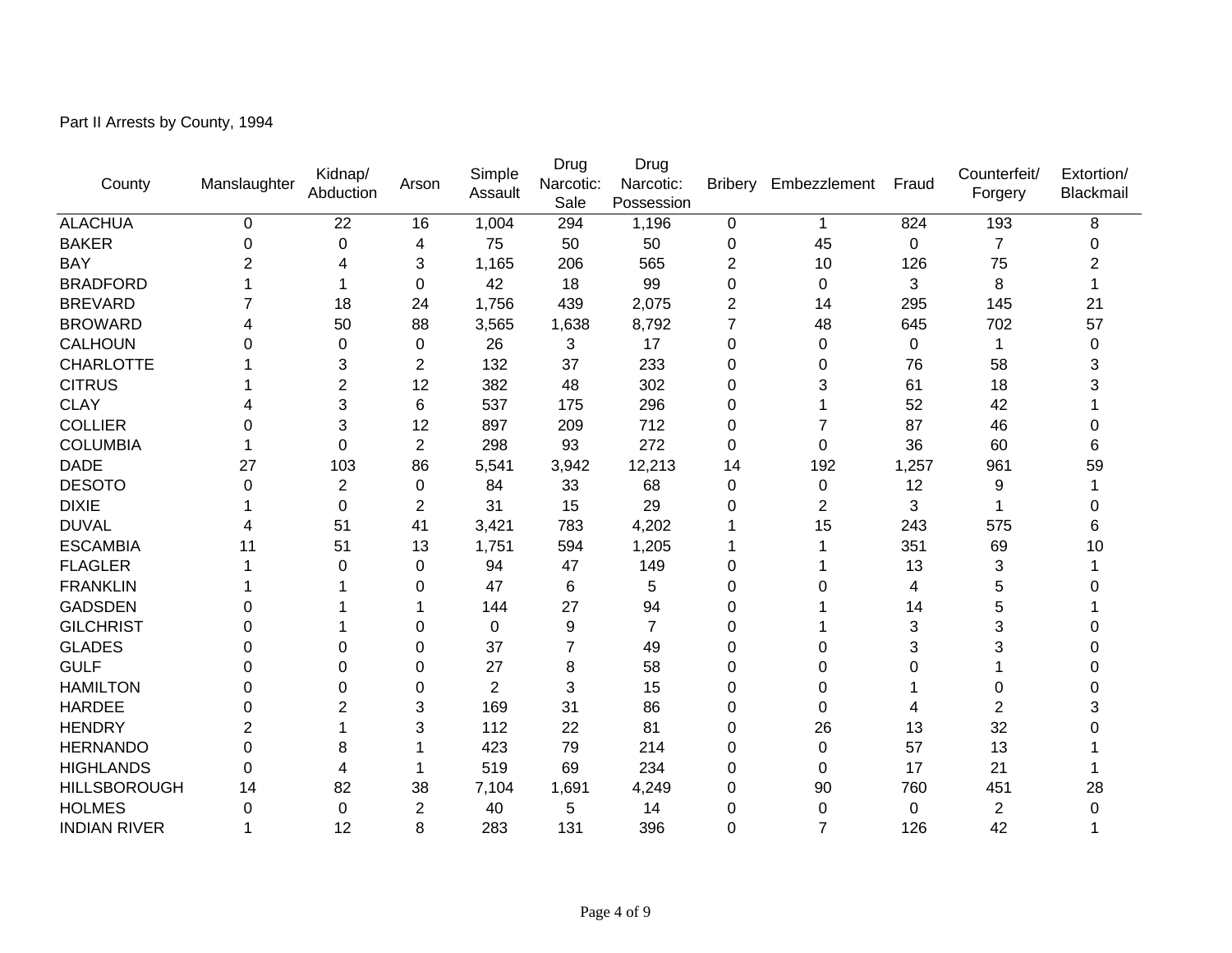Part II Arrests by County, 1994

| County            | Manslaughter   | Kidnap/<br>Abduction | Arson          | Simple<br>Assault | Drug<br>Narcotic:<br>Sale | Drug<br>Narcotic:<br>Possession |             | Bribery Embezzlement | Fraud          | Counterfeit/<br>Forgery | Extortion/<br>Blackmail |
|-------------------|----------------|----------------------|----------------|-------------------|---------------------------|---------------------------------|-------------|----------------------|----------------|-------------------------|-------------------------|
| <b>JACKSON</b>    | 0              | 3                    | 1              | 134               | 15                        | 57                              | $\mathbf 0$ | 0                    | 5              | 11                      | 0                       |
| <b>JEFFERSON</b>  | $\mathbf 0$    | $\mathbf 0$          | 1              | 35                | 22                        | 60                              | $\mathbf 0$ | 5                    | 6              | 4                       | 0                       |
| <b>LAFAYETTE</b>  |                | 0                    | 0              | 0                 | 6                         | 0                               | 0           | 0                    | 0              | 0                       | 0                       |
| LAKE              |                | 6                    | 7              | 628               | 212                       | 441                             | 2           | 11                   | 44             | 77                      | 3                       |
| <b>LEE</b>        | 4              | 3                    | 3              | 768               | 257                       | 1,271                           | $\mathbf 0$ | 3                    | 55             | 38                      |                         |
| <b>LEON</b>       | 3              | 11                   | 9              | 884               | 169                       | 1,173                           | $\mathbf 0$ | 55                   | 182            | 51                      | 11                      |
| LEVY              | 0              | 3                    |                | 83                | 47                        | 125                             | $\mathbf 0$ | 0                    | 4              | 5                       | 0                       |
| <b>LIBERTY</b>    | 0              | 0                    | 0              | 8                 | 11                        | 12                              | $\mathbf 0$ | 0                    | 0              | 0                       | 0                       |
| <b>MADISON</b>    | 0              | $\Omega$             | 0              | 47                | 5                         | 77                              | 0           | 0                    | $\overline{2}$ | 8                       | 0                       |
| <b>MANATEE</b>    | 5              | 22                   | 16             | 1,486             | 217                       | 1,134                           | 0           | 0                    | 438            | 28                      | 2                       |
| <b>MARION</b>     |                | 13                   | 12             | 1,047             | 217                       | 826                             | 1           |                      | 149            | 37                      | 8                       |
| <b>MARTIN</b>     | 0              | $\overline{7}$       | 6              | 367               | 106                       | 707                             | $\mathbf 0$ |                      | 34             | 16                      | 0                       |
| <b>MONROE</b>     | $\overline{2}$ | 4                    | 5              | 177               | 97                        | 724                             | $\mathbf 0$ | 0                    | 53             | 57                      |                         |
| <b>NASSAU</b>     | 0              |                      | 3              | 163               | 52                        | 180                             | 0           | 2                    | 10             | 15                      | 0                       |
| <b>OKALOOSA</b>   |                | $\overline{2}$       | $\overline{7}$ | 540               | 96                        | 390                             |             | 3                    | 77             | 36                      | $\Omega$                |
| <b>OKEECHOBEE</b> | 0              | 4                    | $\overline{2}$ | 189               | 61                        | 116                             | 0           | 0                    | 22             | 23                      | 5                       |
| ORANGE            | 5              | 35                   | 18             | 4,277             | 1,747                     | 4,395                           | 1           | 6                    | 409            | 278                     | 23                      |
| <b>OSCEOLA</b>    | 0              | 8                    | 8              | 752               | 180                       | 564                             | 0           | 1                    | 106            | 43                      | 3                       |
| PALM BEACH        | 8              | 20                   | 38             | 2,329             | 1,319                     | 3,835                           | 6           | 21                   | 485            | 190                     | 16                      |
| <b>PASCO</b>      |                | 14                   | 11             | 956               | 77                        | 559                             | 1           | 1                    | 122            | 27                      | 0                       |
| <b>PINELLAS</b>   | 4              | 41                   | 73             | 4,669             | 870                       | 5,478                           | 2           | 65                   | 648            | 342                     | 7                       |
| <b>POLK</b>       | 5              | 52                   | 20             | 3,443             | 310                       | 1,491                           | 0           | 10                   | 479            | 186                     | 11                      |
| <b>PUTNAM</b>     |                | 4                    | 17             | 167               | 129                       | 355                             | 0           | 0                    | 20             | 29                      | 1                       |
| ST. JOHNS         | 0              | $\overline{2}$       | $\overline{7}$ | 236               | 72                        | 462                             | 0           | 2                    | 20             | 12                      | 0                       |
| <b>ST. LUCIE</b>  | 3              | 10                   | 14             | 130               | 197                       | 640                             |             | 0                    | 202            | 86                      | 5                       |
| <b>SANTA ROSA</b> | $\Omega$       | 1                    | 6              | 175               | 49                        | 233                             | 0           | 0                    | 28             | 12                      | O                       |
| <b>SARASOTA</b>   | 3              | $\overline{7}$       | 11             | 173               | 229                       | 1,738                           | $\mathbf 0$ | 0                    | 138            | 216                     | 7                       |
| <b>SEMINOLE</b>   |                | 4                    | 12             | 997               | 420                       | 976                             | 0           | 18                   | 106            | 98                      | 6                       |
| <b>SUMTER</b>     | 0              |                      | 2              | 128               | 34                        | 62                              | 0           | 0                    | 8              | 4                       | 0                       |
| <b>SUWANNEE</b>   | 0              |                      | 0              | 54                | 15                        | 29                              | 0           |                      | 3              | 11                      | O                       |
| <b>TAYLOR</b>     | 0              | $\overline{2}$       | 0              | 132               | 25                        | 22                              | 0           | 0                    | 10             | 15                      | 0                       |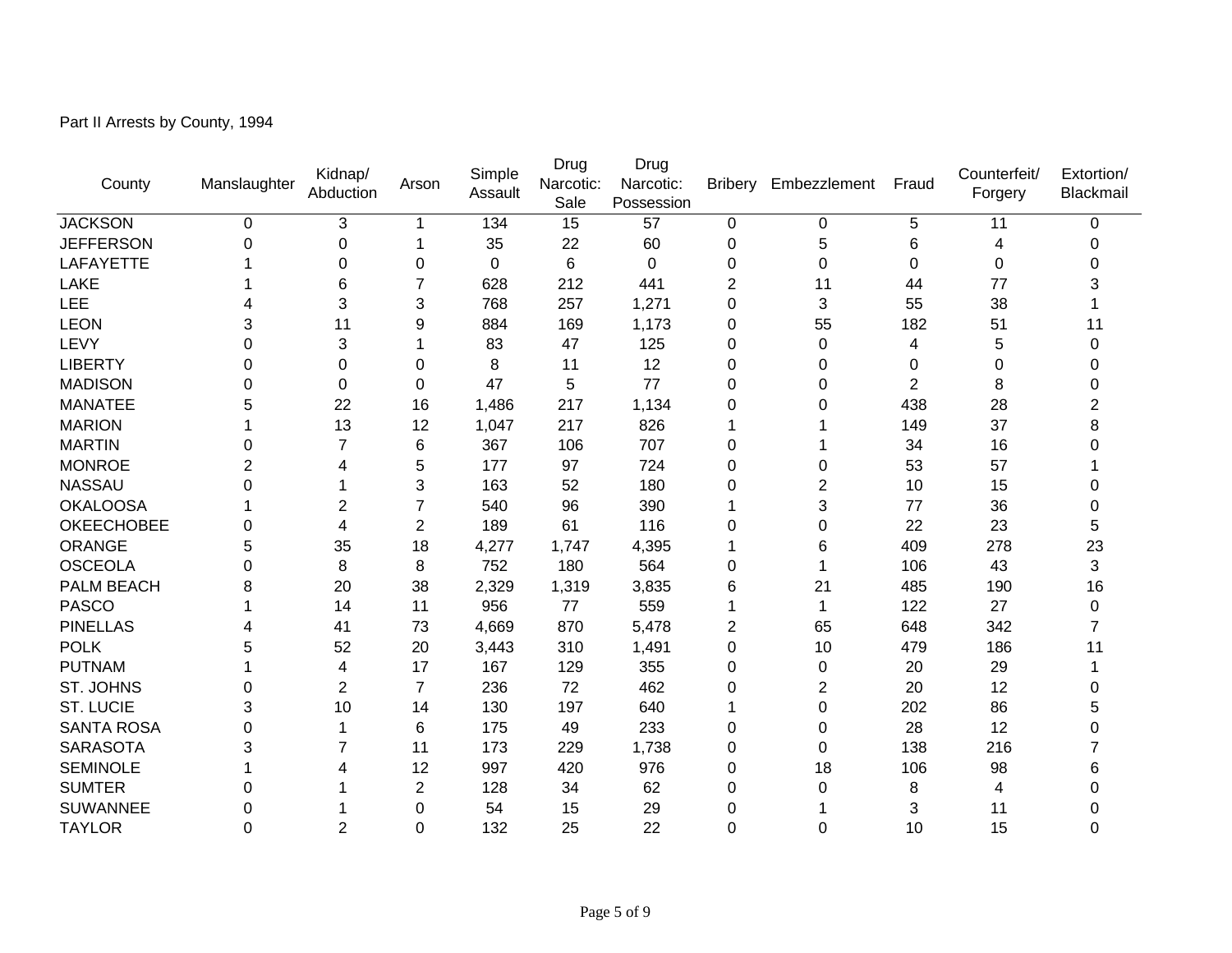| Part II Arrests by County, 1994 |  |  |
|---------------------------------|--|--|
|---------------------------------|--|--|

| County            | Manslaughter | Kidnap/<br>Abduction | Arson | Simple<br>Assault | Drug<br>Narcotic:<br>Sale | Drug<br>Narcotic:<br>Possession | <b>Bribery</b> | Embezzlement | Fraud | Counterfeit/<br>Forgery | Extortion/<br>Blackmail |
|-------------------|--------------|----------------------|-------|-------------------|---------------------------|---------------------------------|----------------|--------------|-------|-------------------------|-------------------------|
| UNION             |              |                      |       | 22                |                           | 22                              |                |              |       |                         |                         |
| <b>VOLUSIA</b>    |              | 23                   | 12    | 2,482             | 564                       | 3,991                           | u              | 48           | 326   | 139                     |                         |
| <b>WAKULLA</b>    |              |                      |       | b                 | 24                        | -41                             |                |              |       |                         |                         |
| <b>WALTON</b>     |              |                      |       | 126               | 12                        | 72                              | u              |              | 23    |                         |                         |
| <b>WASHINGTON</b> |              |                      |       | 19                | 12                        | 80                              |                |              |       |                         |                         |
| Total             | 136          | 736                  | 692   | 57,536            | 18,596                    | 70,315                          | 42             | 727          | 9,303 | 5.660                   | 331                     |

SOURCE: Florida Department of Law Enforcement. (1994). Crime in Florida, Florida uniform crime report [Computer program]. Tallahassee, FL: FDLE.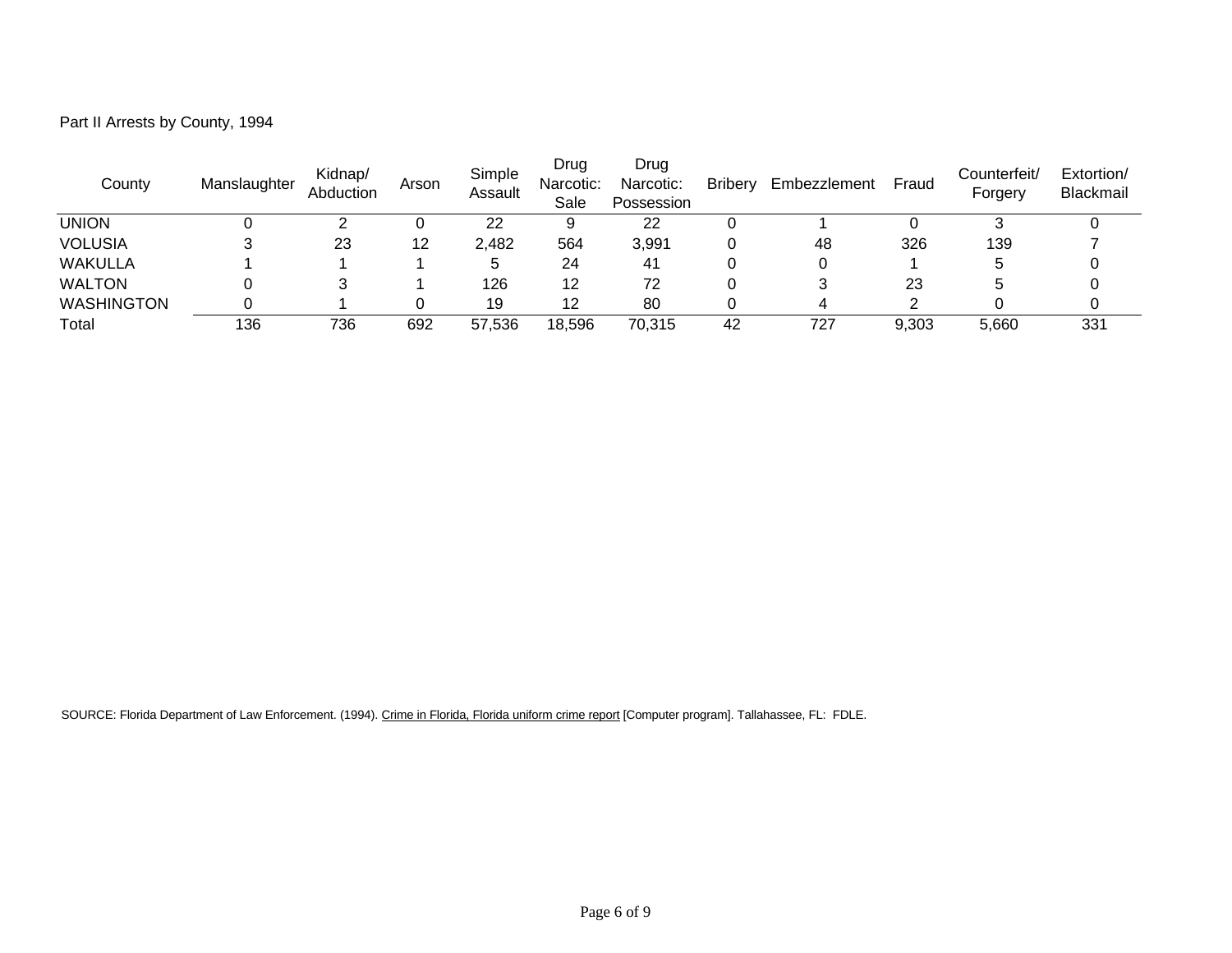Part II Arrests by County, 1994 (2)

| County              | Intimidation   | Prostitution/<br>Commercialized<br>Sex | Non-Forcible<br><b>Sex Offenses</b> | Stolen Property:<br>Buy/Sell/Receive | <b>DUI</b> | Destruction/Damage/<br>Vandalism | Gambling | Weapon<br>Violations | Liquor Law<br>Violations | Miscellaneous |
|---------------------|----------------|----------------------------------------|-------------------------------------|--------------------------------------|------------|----------------------------------|----------|----------------------|--------------------------|---------------|
| <b>ALACHUA</b>      | 267            | 25                                     | 31                                  | 34                                   | 519        | 77                               | 7        | 214                  | 1,616                    | 2,865         |
| <b>BAKER</b>        | $\overline{2}$ | $\mathbf 0$                            | 3                                   | 21                                   | 68         | 10                               | 0        | 8                    | 142                      | 328           |
| <b>BAY</b>          | 125            | 10                                     | 29                                  | 13                                   | 470        | 172                              |          | 99                   | 844                      | 2,385         |
| <b>BRADFORD</b>     | 3              | $\Omega$                               | 1                                   | 4                                    | 64         | 5                                | $\Omega$ | 10                   | 10                       | 236           |
| <b>BREVARD</b>      | 73             | 164                                    | 66                                  | 68                                   | 1,903      | 128                              | 22       | 188                  | 914                      | 11,224        |
| <b>BROWARD</b>      | 417            | 547                                    | 290                                 | 1,365                                | 4,053      | 504                              | 81       | 804                  | 1,077                    | 12,043        |
| <b>CALHOUN</b>      | 12             | 0                                      | 3                                   | 2                                    | 65         | 8                                | 0        | 4                    | 7                        | 27            |
| <b>CHARLOTTE</b>    | 76             |                                        | 0                                   | 91                                   | 463        | 7                                | 0        | 15                   | 22                       | 1,418         |
| <b>CITRUS</b>       | 8              |                                        | 12                                  | 31                                   | 226        | 34                               | 0        | 25                   | 108                      | 1,477         |
| <b>CLAY</b>         | 68             | 2                                      | 48                                  | 30                                   | 296        | 136                              |          | 75                   | 174                      | 1,573         |
| <b>COLLIER</b>      | 25             | 22                                     | 50                                  | 34                                   | 1,159      | 65                               | 3        | 103                  | 133                      | 4,122         |
| <b>COLUMBIA</b>     | 18             | 1                                      | 9                                   | 19                                   | 212        | 24                               | 0        | 30                   | 36                       | 1,442         |
| <b>DADE</b>         | 4,766          | 1,497                                  | 459                                 | 1,349                                | 7,672      | 692                              | 292      | 1,724                | 6,012                    | 36,702        |
| <b>DESOTO</b>       | 21             | 4                                      | 10                                  | 3                                    | 93         | $\overline{2}$                   | 0        | 7                    | 10                       | 263           |
| <b>DIXIE</b>        | $\overline{7}$ | $\Omega$                               | 0                                   |                                      | 22         | 5                                | 0        | 5                    | 12                       | 222           |
| <b>DUVAL</b>        | 436            | 885                                    | 128                                 | 165                                  | 3,766      | 246                              | 57       | 822                  | 1,322                    | 1,831         |
| <b>ESCAMBIA</b>     | 459            | 69                                     | 109                                 | 72                                   | 1,035      | 214                              | 21       | 170                  | 434                      | 7,206         |
| <b>FLAGLER</b>      | 11             | 0                                      | 3                                   | 26                                   | 111        | 6                                | 0        | 8                    | 10                       | 139           |
| <b>FRANKLIN</b>     | 6              | 0                                      | 0                                   | $\overline{7}$                       | 20         | 8                                | 0        | 3                    | 4                        | 36            |
| <b>GADSDEN</b>      | 9              | 4                                      | 4                                   | 3                                    | 105        | 16                               | 3        | 24                   | 13                       | 205           |
| <b>GILCHRIST</b>    | 3              | 0                                      | 3                                   |                                      | 17         | 0                                | 0        | 4                    | $\mathbf 0$              | 58            |
| <b>GLADES</b>       | 14             | $\Omega$                               | 3                                   |                                      | 54         | $\overline{c}$                   | 0        | 6                    | 15                       | 161           |
| <b>GULF</b>         |                | 0                                      | 0                                   | 0                                    | 43         | $\overline{c}$                   | 0        | 3                    | $\mathbf 0$              | 107           |
| <b>HAMILTON</b>     | 6              | 0                                      | 0                                   | 0                                    | 57         | 0                                | 0        | $\overline{2}$       | 3                        | 53            |
| <b>HARDEE</b>       | 5              | $\Omega$                               |                                     | 6                                    | 241        | 9                                | 0        | 12                   | 9                        | 303           |
| <b>HENDRY</b>       | 16             | 9                                      | 4                                   | 14                                   | 186        | 15                               | 0        | 33                   | 27                       | 1,129         |
| <b>HERNANDO</b>     | 28             | 8                                      | 38                                  | 32                                   | 229        | 61                               | 0        | 53                   | 107                      | 797           |
| <b>HIGHLANDS</b>    | 35             | 3                                      | $\overline{7}$                      | 8                                    | 246        | 25                               | 0        | 41                   | 22                       | 2,111         |
| <b>HILLSBOROUGH</b> | 114            | 873                                    | 171                                 | 115                                  | 3,175      | 515                              | 9        | 715                  | 535                      | 10,979        |
| <b>HOLMES</b>       | 2              | 0                                      | $\overline{2}$                      | 4                                    | 40         |                                  | 0        |                      | 3                        | 11            |
| <b>INDIAN RIVER</b> | 31             | 15                                     | 58                                  | 65                                   | 488        | 56                               | 0        | 46                   | 121                      | 2,031         |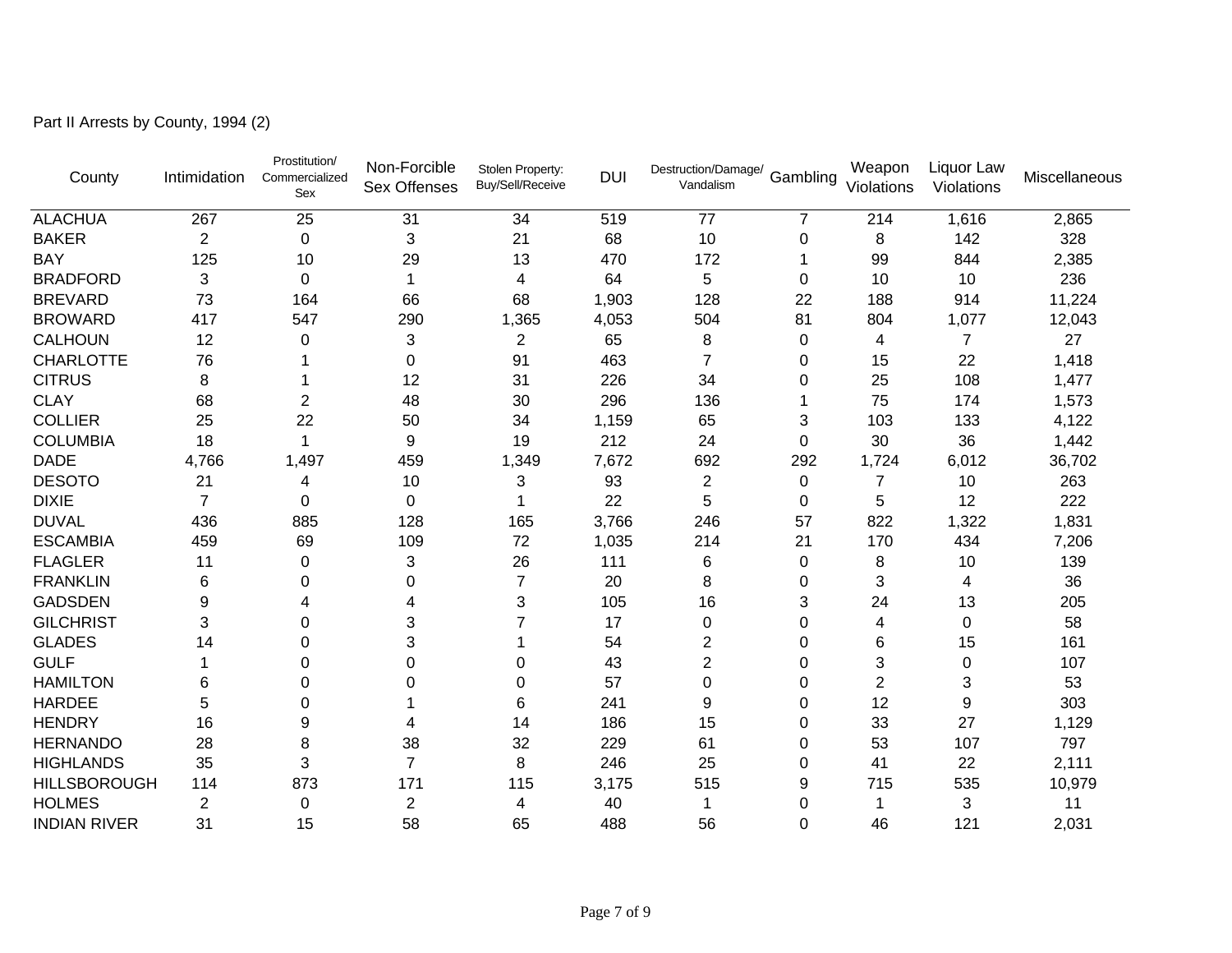Part II Arrests by County, 1994 (2)

| County            | Intimidation   | Prostitution/<br>Commercialized<br>Sex | Non-Forcible<br><b>Sex Offenses</b> | Stolen Property:<br>Buy/Sell/Receive | <b>DUI</b> | Destruction/Damage/<br>Vandalism | Gambling       | Weapon<br>Violations | Liquor Law<br>Violations | Miscellaneous |
|-------------------|----------------|----------------------------------------|-------------------------------------|--------------------------------------|------------|----------------------------------|----------------|----------------------|--------------------------|---------------|
| <b>JACKSON</b>    | 6              | $\mathbf 0$                            | 4                                   | 3                                    | 101        | $\overline{7}$                   | $\overline{2}$ | 14                   | 22                       | 198           |
| <b>JEFFERSON</b>  | 6              | $\pmb{0}$                              | $\overline{2}$                      | 3                                    | 37         | 27                               | 0              | 9                    | $\mathbf 0$              | 111           |
| LAFAYETTE         | 0              | $\mathbf 0$                            | 0                                   | 0                                    | 1          | $\pmb{0}$                        | 0              | 0                    | $\mathbf 0$              | $\mathbf 0$   |
| <b>LAKE</b>       | 70             | 65                                     | 32                                  | 45                                   | 751        | 75                               |                | 83                   | 191                      | 2,634         |
| <b>LEE</b>        | 168            | 46                                     | 21                                  | 46                                   | 1,523      | 39                               |                | 147                  | 197                      | 3,536         |
| <b>LEON</b>       | 48             | 15                                     | 32                                  | 36                                   | 206        | 141                              | 7              | 212                  | 652                      | 2,031         |
| LEVY              | $\overline{2}$ | $\Omega$                               | 1                                   | $\overline{2}$                       | 97         | $\overline{7}$                   | 0              | 69                   | 19                       | 318           |
| <b>LIBERTY</b>    | 0              | 0                                      |                                     | 0                                    | 12         | 0                                | 0              | $\Omega$             | 0                        |               |
| <b>MADISON</b>    | 17             | 0                                      | 4                                   | 8                                    | 74         | 13                               | 0              | 10                   | 11                       | 301           |
| <b>MANATEE</b>    | 296            | 92                                     | 23                                  | 173                                  | 718        | 64                               | 0              | 134                  | 78                       | 5,656         |
| <b>MARION</b>     | 88             | 108                                    | 99                                  | 65                                   | 628        | 177                              | 0              | 143                  | 277                      | 5,833         |
| <b>MARTIN</b>     | 20             | 15                                     | 1                                   | 25                                   | 846        | 16                               | 5              | 23                   | 286                      | 909           |
| <b>MONROE</b>     | 88             | 6                                      | 43                                  | 51                                   | 769        | 49                               | $\overline{2}$ | 62                   | 278                      | 4,032         |
| <b>NASSAU</b>     | 46             | 0                                      | 6                                   | 4                                    | 145        | 22                               | 0              | 19                   | 65                       | 415           |
| <b>OKALOOSA</b>   | 82             |                                        | 31                                  | 25                                   | 395        | 76                               | 0              | 62                   | 244                      | 2,098         |
| <b>OKEECHOBEE</b> | 70             | $\Omega$                               | $\overline{7}$                      | 12                                   | 234        | 14                               | 0              | 40                   | 18                       | 815           |
| <b>ORANGE</b>     | 334            | 884                                    | 147                                 | 243                                  | 2,507      | 209                              | 25             | 581                  | 1,422                    | 25,131        |
| <b>OSCEOLA</b>    | 82             | 15                                     | 30                                  | 44                                   | 573        | 40                               | 1              | 64                   | 97                       | 1,476         |
| <b>PALM BEACH</b> | 300            | 629                                    | 233                                 | 287                                  | 2,072      | 230                              | 103            | 521                  | 1,510                    | 17,819        |
| <b>PASCO</b>      | 25             | 9                                      | 75                                  | 84                                   | 1,728      | 104                              | 0              | 93                   | 86                       | 4,090         |
| <b>PINELLAS</b>   | 460            | 435                                    | 322                                 | 415                                  | 3,601      | 635                              | 42             | 550                  | 2,560                    | 10,650        |
| <b>POLK</b>       | 522            | 134                                    | 43                                  | 67                                   | 1,110      | 156                              | 14             | 239                  | 636                      | 5,052         |
| <b>PUTNAM</b>     | 31             | 0                                      | 27                                  | 28                                   | 185        | 27                               | 0              | 40                   | 17                       | 1,554         |
| <b>ST. JOHNS</b>  | 38             | 5                                      | $\mathbf{1}$                        | 28                                   | 343        | 29                               | 0              | 8                    | 52                       | 789           |
| <b>ST. LUCIE</b>  | 183            | 42                                     | 46                                  | 28                                   | 738        | 41                               | 6              | 78                   | 98                       | 2,585         |
| <b>SANTA ROSA</b> | 21             | 1                                      | 24                                  | 10                                   | 311        | 21                               | 0              | 24                   | 161                      | 1,402         |
| <b>SARASOTA</b>   | 328            | 134                                    | 68                                  | 76                                   | 1,404      | 86                               | 6              | 139                  | 319                      | 9,082         |
| <b>SEMINOLE</b>   | 175            | 158                                    | 57                                  | 32                                   | 488        | 87                               |                | 103                  | 70                       | 4,164         |
| <b>SUMTER</b>     | 5              | $\Omega$                               | 14                                  | 3                                    | 130        | 13                               | 0              | 6                    | 13                       | 83            |
| <b>SUWANNEE</b>   | $\overline{7}$ | 0                                      | $\overline{2}$                      | 7                                    | 85         | $\overline{7}$                   | 0              | $\overline{2}$       | 14                       | 290           |
| <b>TAYLOR</b>     | 14             | 0                                      | 0                                   | 5                                    | 114        | 29                               | 0              | 8                    | 12                       | 258           |